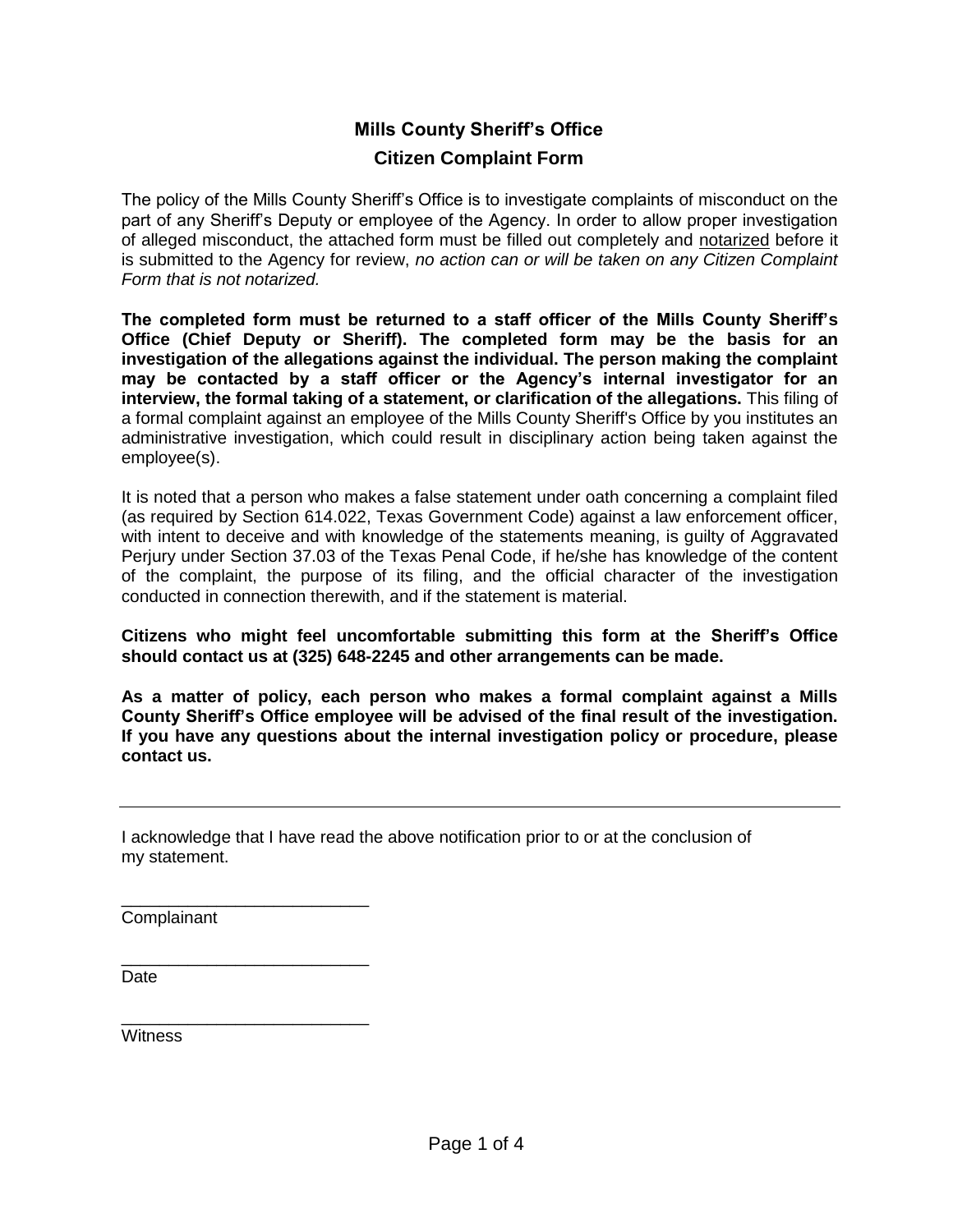| Today is ______________, the _______day of ___________________, 20___                                                                                                                     |  |  |  |
|-------------------------------------------------------------------------------------------------------------------------------------------------------------------------------------------|--|--|--|
| I am submitted a formal complaint against the following named employee(s) of the Mills<br><b>County Sheriff's Office:</b>                                                                 |  |  |  |
| I do not know the employee(s) name. I can describe the employee as:<br>1) ___Male ____ Female ___White ___Black ___Hispanic ____ Asian<br>___ Height ___ Weight ___ Hair Color __________ |  |  |  |
| 2) ___Male ____ Female ___White ___Black ___Hispanic ___ Asian<br>___ Height ___ Weight ___ Hair Color __________                                                                         |  |  |  |
|                                                                                                                                                                                           |  |  |  |
|                                                                                                                                                                                           |  |  |  |
|                                                                                                                                                                                           |  |  |  |
|                                                                                                                                                                                           |  |  |  |
| Telephone numbers where I may be reached are:                                                                                                                                             |  |  |  |

| 1 |  | ome   |  |
|---|--|-------|--|
|   |  | - - - |  |

( ) \_\_\_\_\_\_\_\_\_\_\_\_\_\_\_\_\_\_\_ Work

Tell your story in your own words using the narrative on the next page. Include as much detail as possible. Please include name(s), places, times, witnesses, and descriptions. When you have completed the narrative, return the complaint form to the Sheriff's Office.

When you have completed preparing your complaint, provide to the Sheriff's Office. Do not leave your complaint with the receptionist, rather provide to a staff officer of the Mills County Sheriff's Office (Chief Deputy or Sheriff).

A complaint should be made in a timely manner after the incident so that the details are readily available to the investigating supervisor and prompt attention can be focused to correct and/or discipline an employee acting in an unacceptable manner.

According to state law, the Sheriff's Office receipt of the complaint, investigation, and beginning of discipline of the officer must be completed within 180 days after the occurrence of the act. For criminal matters, the time frame is 180 days from the discovery of the act.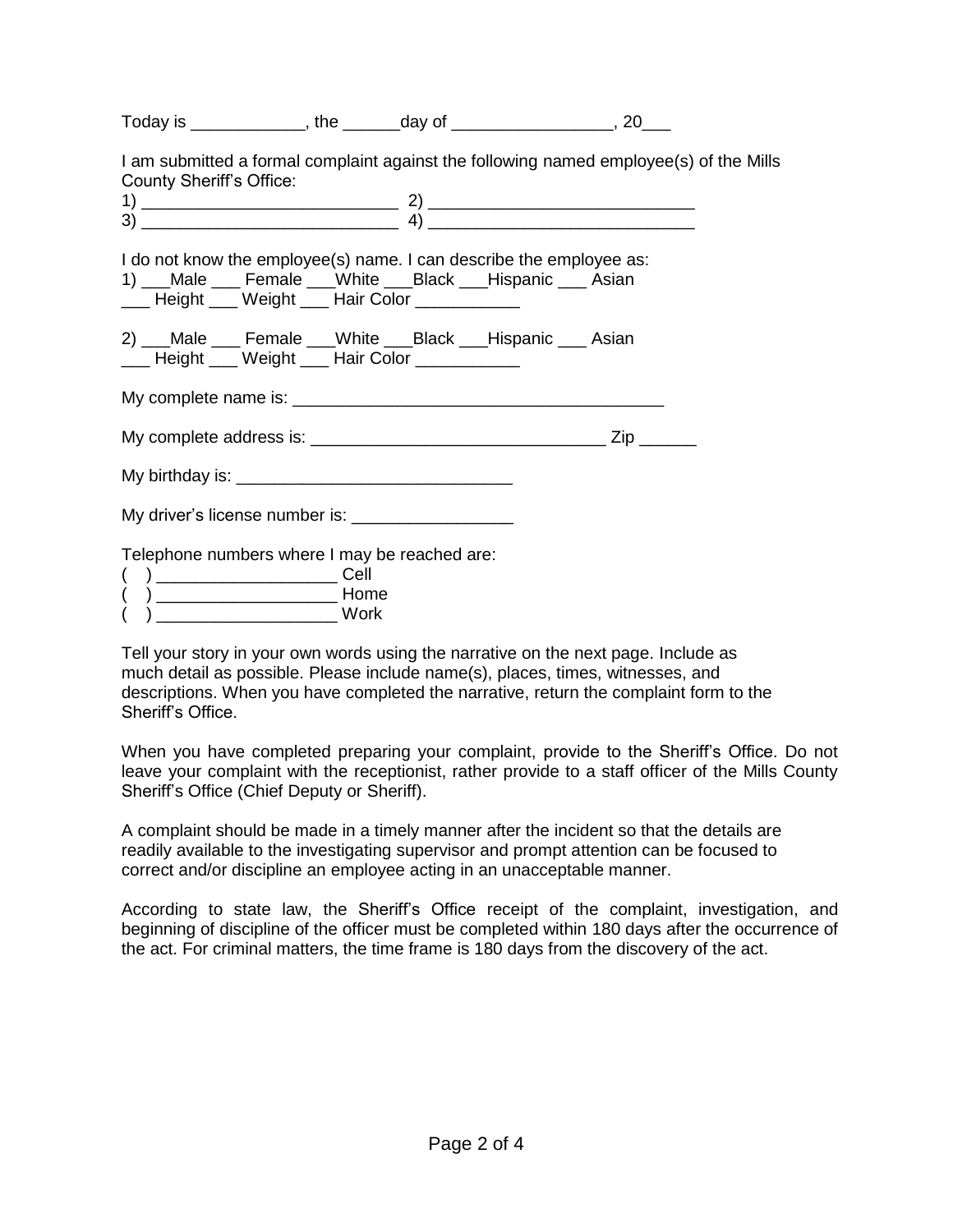| <b>Narrative</b> |    |
|------------------|----|
|                  |    |
|                  |    |
|                  |    |
|                  |    |
|                  |    |
|                  |    |
|                  |    |
|                  |    |
|                  |    |
|                  |    |
|                  |    |
|                  |    |
|                  |    |
|                  |    |
|                  |    |
|                  |    |
|                  |    |
|                  |    |
|                  | Ξ. |
|                  |    |
|                  |    |

(If space is needed, add additional pages)